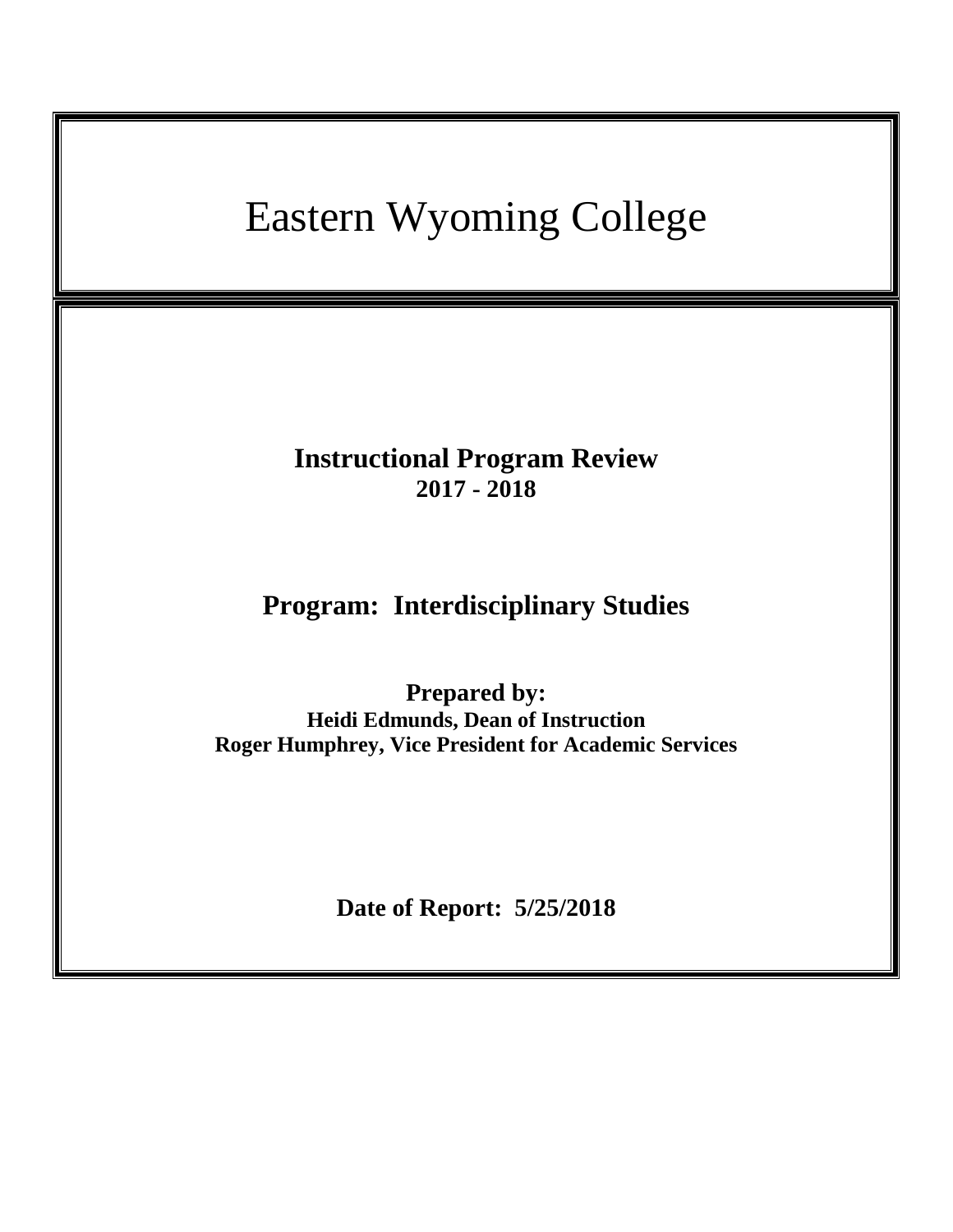# **EASTERN WYOMING COLLEGE Instructional Program Review**

### **Program Name**: **Interdisciplinary Studies**

#### **Part I: Statistical Data from the past three years:**

|                                  | 2014-2015 | 2015-2016 | 2016-2017 | 5-Year  |
|----------------------------------|-----------|-----------|-----------|---------|
|                                  |           |           |           | Average |
| <b>Annualized FTE Enrollment</b> | 24        | 19.2      | 20.5      | 25.1    |
| Annualized FTE Faculty           | 2.4       | 1.4       | 1.4       | 2.0     |
| # Students                       | 158       | 171       | 133       | 162     |
| # Graduated                      | 33        | 25        | 15        | 20.6    |

 $\text{FTE} = \text{Full-time equivalent}$  Notes:

**Statistical data include Human Development and Developmental Studies courses.**

• **Developmental Studies courses were renamed into the discipline areas in 2009-2010.**

### **Modes of Delivery:**

**x online compressed video x face-to-face**

# **Advisory Committee Members and Title or Role: (if applicable)**

# **Community Partners or Internships: (if applicable)**

# **Revisions in Curriculum Since Last Review:**

Changes to the INST.AA and INST.AS were proposed and approved by the Curriculum and Learning Council to be effective Fall 2018. The primary change is the removal of the 3 credit hour capstone course. This course, most recently ENGL 2001 Sophomore Project, was determined to be a course that no longer served the needs of the Interdisciplinary Studies students. Student pursuing this degree are typically interested in transferring to four-year institutions in majors that do not exist at Eastern Wyoming College (e.g. Engineering). With the removal of the 3 credit hour capstone, students can take an additional program course. The proposed Outcomes Assessment will now be determined by the student's area of emphasis so students can select a capstone experience relevant to their field of study or interest.

# **Part II Narrative Analysis**

# **Description of Community Need:**

Interdisciplinary Studies has more majors than any other major at Eastern Wyoming College. The Interdisciplinary Studies degrees generally serve as transfer degrees that include a variety of courses and electives. They also act as alternatives for students who have been concentrators in a certain program area but because of transfer plans will not be able to complete or need to complete all of the specific program requirements.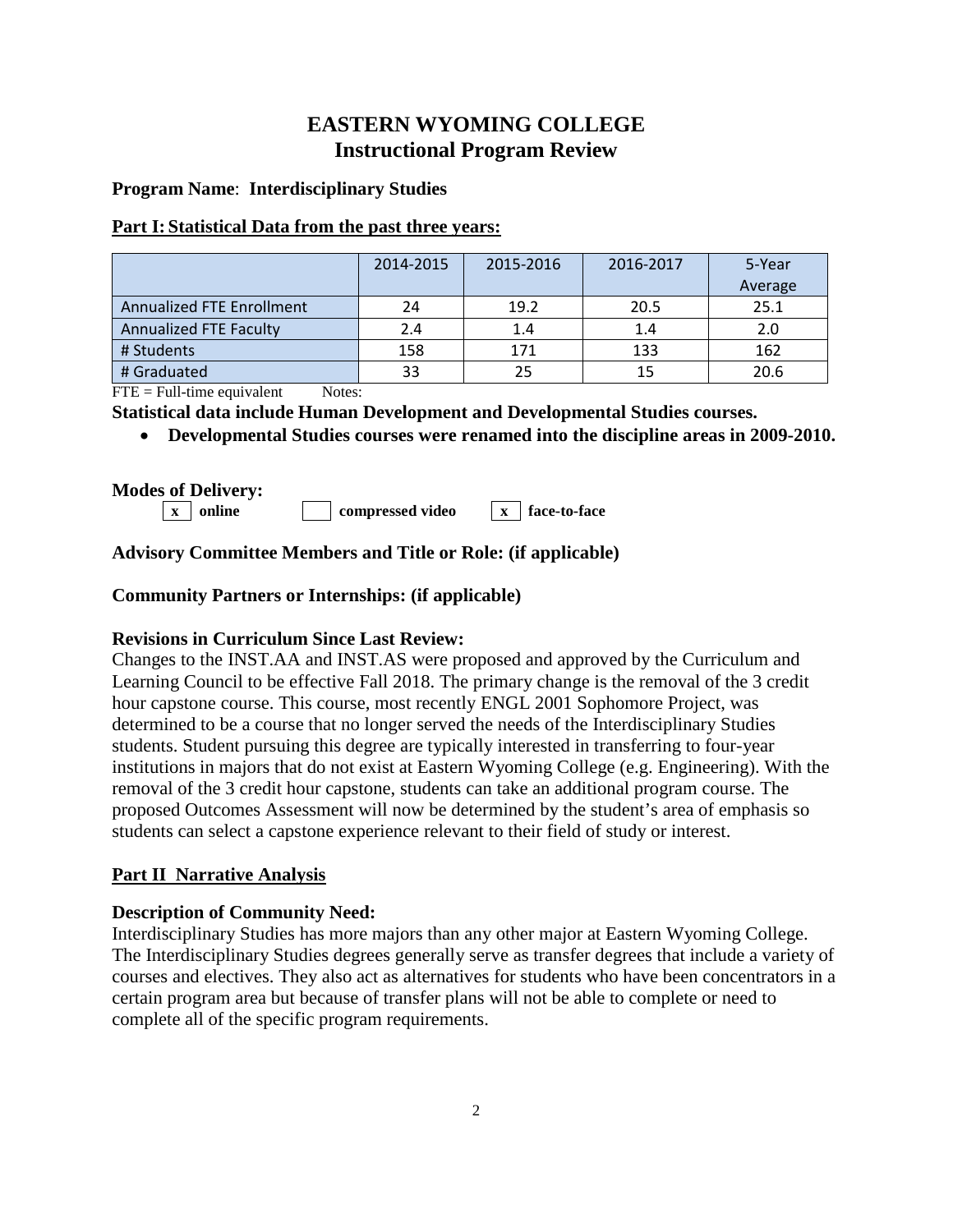For distance and dual enrolled students, the Interdisciplinary Studies degrees are achievable because all of the credits can be completed online. Many times, distance students tailor the Interdisciplinary Studies degrees to meet their individual needs.

The Interdisciplinary Studies degrees offer students the opportunity to earn general education requirements that are accepted at our articulated receiving institutions. It is essential that students understand the transferability of individual courses within their AA and AS degrees. Courses that are traditionally considered Career and Technology Education (CTE) courses do typically transfer to four-year institutions as program courses and generally are accepted only as elective credit. In some instances, universities may opt to not even grant elective credit for those courses. Ideally, Interdisciplinary Studies AA and AS degrees should be nearly entirely comprised of general education credit that can be easily transferred.

#### **Current Community Need/Growth of Industry:**

This program primarily serves the needs of transfer students entering into a variety of majors at receiving institutions.

#### **Activities in Support of Student Recruitment and Retention:**

Faculty, recruiters, Academic Services, and Outreach offices assist students during summer advising sessions. Outreach coordinators and EWC faculty advise most Outreach students. The Faculty may visit with most prospective students during campus visits or other programmed activities. The college works cooperatively with all public schools in the six-county service area in eastern Wyoming to provide a wide variety of classes, programs and services. EWC has Outreach Coordinators in Moorcroft, Sundance/Hulett, Upton, Newcastle, Glenrock, Glendo, Wheatland, and Guernsey/Lusk who plan and organize credit and non-credit classes for their communities. The Eastern Wyoming College Douglas Campus offers day and evening courses emphasizing general education, nursing, business, computer applications, criminal justice, elementary and secondary education, interdisciplinary studies, and health technology.

#### **Strengths of the Program and Faculty:**

One advantage of the program is to offer students an opportunity for a broad-based degree rather than focusing on any one major area. Specific required courses meet the general education requirements for EWC. The program's greatest strength is the flexibility it offers students. The courses and degrees (both AA and AS) transfer to colleges and universities all over the United States. Many of the Interdisciplinary Studies graduates attend the University of Wyoming, Chadron State College, and Black Hills State University. Interdisciplinary Studies graduates go on to major in a variety of programs such as business, education, or preprofessional. Statistics from the University of Wyoming show that our transfer students are more successful than students who start at the University. Other colleges report anecdotally that EWC students do well at their institutions.

The Human Development (HMDV) faculty members are responsible for teaching the College Studies, Study Strategies, reading courses, Orientation to Distance Learning, Empowerment, Success in the Workplace, Lifestyle Management, and Sophomore Project courses. College Studies or Orientation to Distance Learning is a requirement of all AAS, AA and AS degrees at Eastern. College Studies is a freshmen orientation course designed to help students becomes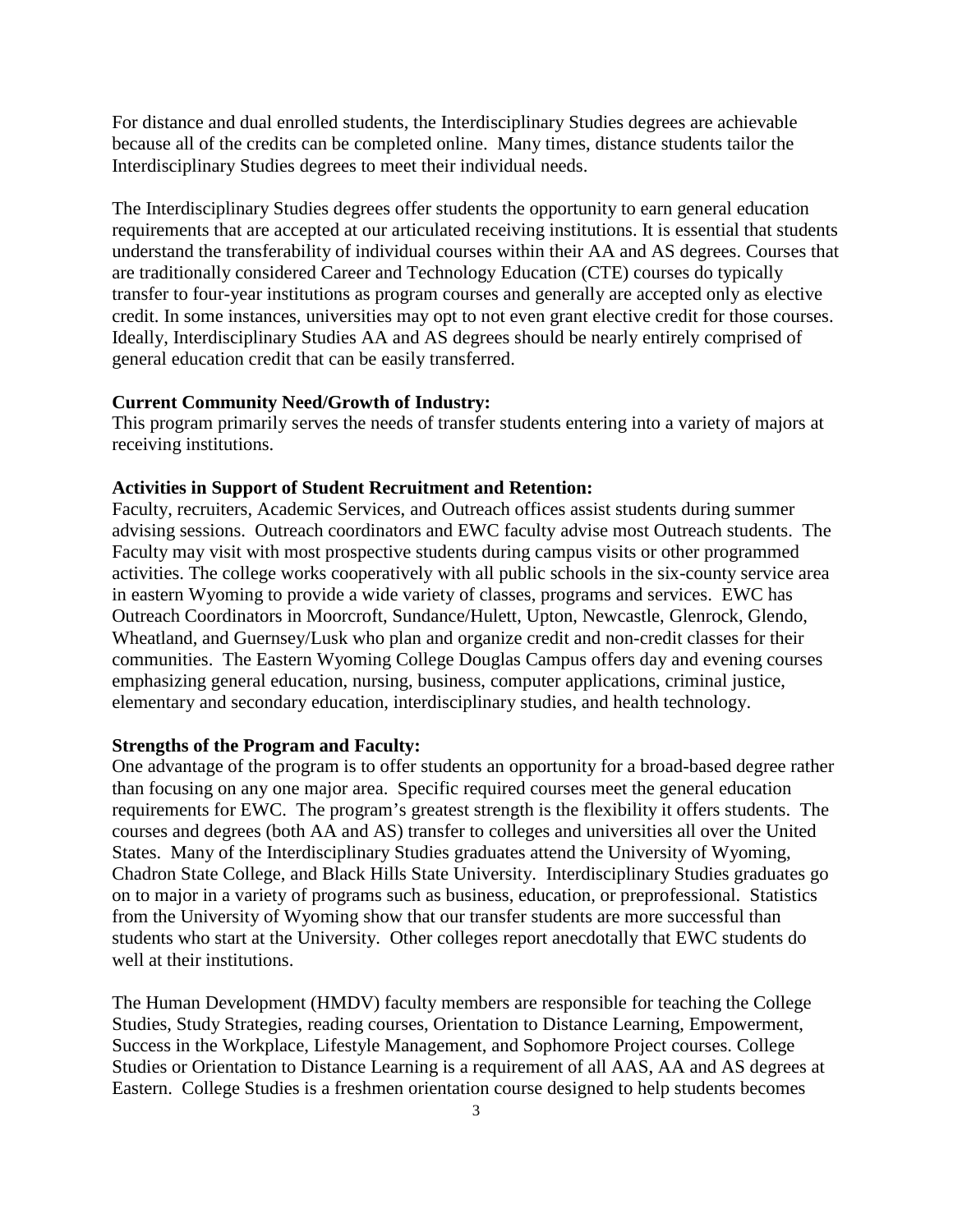successful students. The Study Strategies course is an elective class for students who need additional help with organizing and learning how to study. Reading classes are designed to help students further develop reading comprehension skills, vocabulary skills, and general reading strategies. Orientation to Distance Learning provides an overview of the elements required for successful distance learning. This course is highly recommended for students who enroll in a distance education course.

# **Part III Recommendations**

# **Faculty Recommendations: N/A**

# **Advisory Committee Recommendations: N/A**

# **Dean of Instruction Recommendations:**

- 1. Encourage all new students to take College Studies during the first semester they attend EWC.
- 2. Continue to increase distance learning course options for Interdisciplinary Studies majors.
- 3. Evaluate the College Studies curriculum to determine if the course remains relevant as currently designed and offered.
- 4. Emphasize the importance of general education and transfer courses (rather than CTE courses) within the AA and AS degrees.

# **Vice President's Recommendations:**

I agree with the Dean of Instruction's recommendations that was provided. As a college, we need to look at new delivery options for distance learning students that choose the Interdisciplinary Studies major. Course offerings and course rotations are critical to ensure completion within the program. I would encourage the Dean of Instruction to continue evaluate the curriculum and purpose of our college studies course and other HMDV courses as to their applicability.

For the 2018/2019 academic year, the decision to separate the AS and AA programs among the Math & Sciences Department and the Arts, Humanities, and Social, Behavioral Sciences for oversight and advising hopefully will help address the needs of students more effectively. In addition, curriculum review is essential and needs to be an ongoing process.

I commend the work of the division and faculty who work with our Interdisciplinary Studies Students. Their work on 2+2 articulations have provided students with seamless transitions when they transfer from EWC.

My recommendations are:

1. Set enrollment goals and completion goals for all Interdisciplinary programs, which includes retention, persistence and completion.